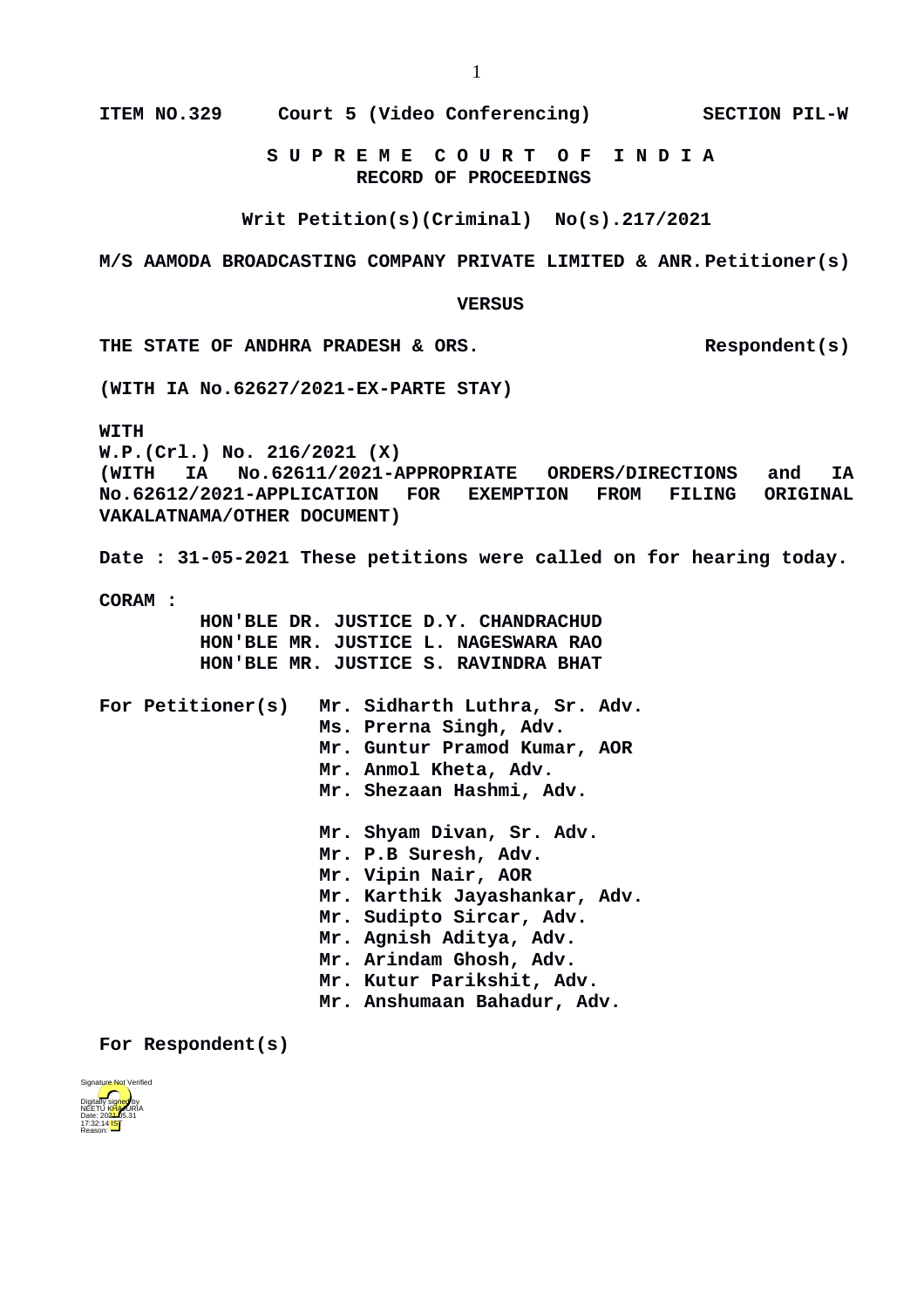## **UPON hearing the counsel the Court made the following O R D E R**

- 1 The writ petitions have been instituted under Article 32 of the Constitution by two Telugu news channels, namely, (i) TV5; and (ii) ABN. They are aggrieved by a First Information Report, being FIR No 12 of 2021, registered on 14 May 2021 under the provisions of Sections 124, 153A, 505 read with Section 120B of the Indian Penal Code 1860. The FIR indicates that it is a "suo motu case" based on an enquiry report of the DIG, CID, AP, Mangalagiri, Guntur District dated 13 May 2021. The gravamen of the allegation against the news channels arises from certain programmes which have been broadcast by them. During the programmes, Mr Raghurama Krishnam Raju, Member of Parliament is alleged to have expressed views critical of the State Government and the Chief Minister. Besides Mr Raju, who has been named as the first accused, TV5 and ABN have been named as the second and third accused.
- <span id="page-1-0"></span>2 Mr Shyam Divan and Mr Sidharth Luthra, learned Senior Counsel appearing on behalf of the petitioners, have submitted that the FIR constitutes an attempt to muzzle the electronic media and is an assault on the freedom of speech and expression under Article 19(1)(a) of the Constitution. It has been submitted that, read as they stand, the allegations in the FIR do not establish any offences under the provisions which have been invoked against them. The jurisdiction of this Court under Article 32 has been invoked on the ground that while dealing with the suo motu Covid-[1](#page-1-0)9 case<sup>1</sup>, this Court in its order dated 30 April 2021 has made categoric observations in regard to the need for restraint on the invocation of the coercive arm of the law against persons voicing comments critical to matters of governance which arise in the context of the Covid crisis. The